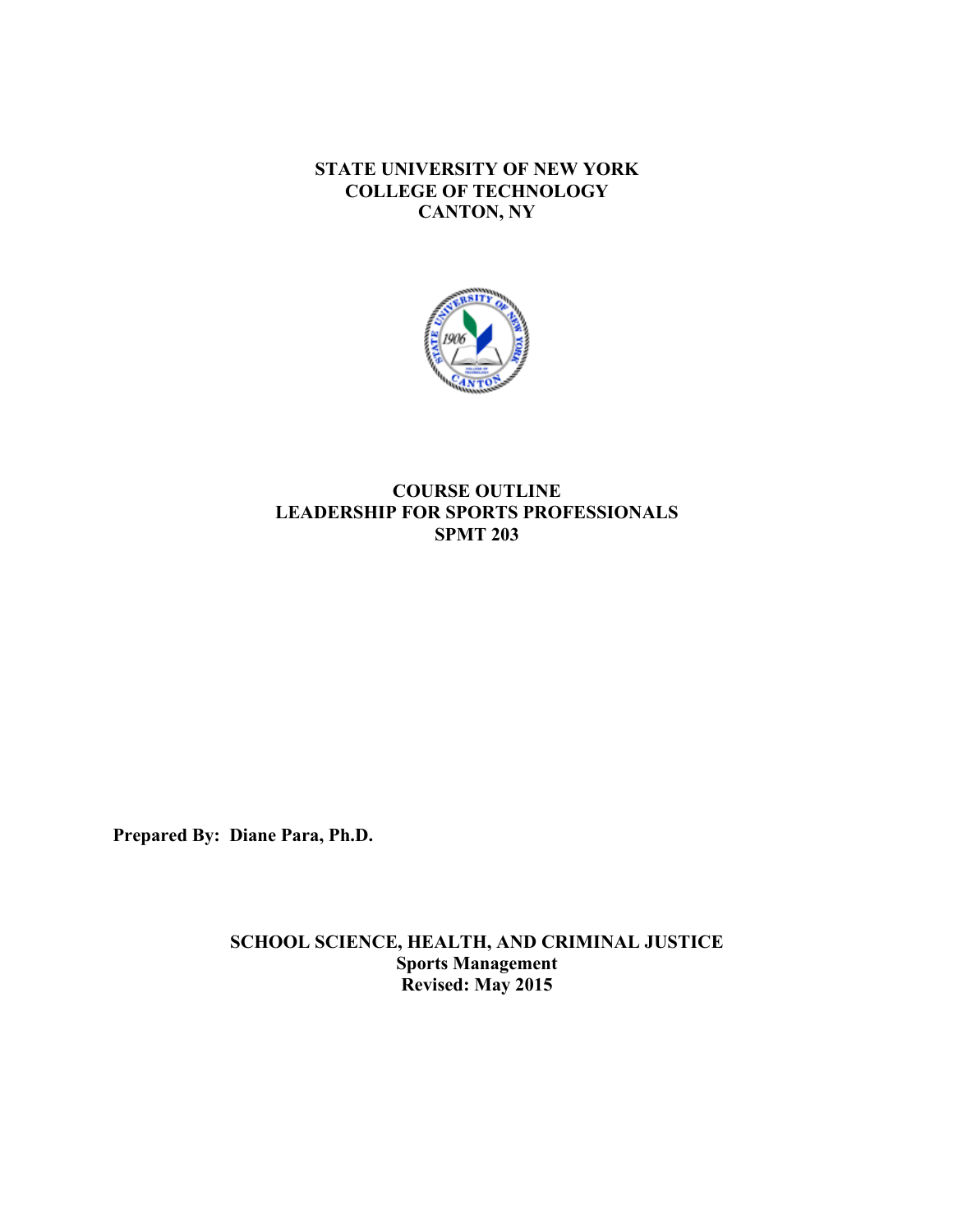#### **LEADERSHIP FOR SPORTS PROFESSIONALS SPMT 203**

- **A. TITLE:** Leadership for Sports Professionals
- **B. COURSE NUMBER:** SPMT 203
- **C. CREDIT HOURS:** 3
- **D. WRITING INTENSIVE COURSE:** Yes
- **E. COURSE LENGTH:** 15 weeks
- **F: SEMESTER(S) OFFERED:** Fall/Spring
- **G. HOURS OF LECTURE, LABORATORY, RECITATION, TUTORIAL, ACTIVITY:** Three lecture hours per week.

### **H. CATALOG DESCRIPTION:** .

 This course will first introduce students to theories, approaches, and styles of leadership, as well as, the role that ethics and ethical decision making play in shaping leader behavior. Students will analyze leadership practices within different sport settings. Case studies of sport leaders from multiple sport levels and structures will be used to examine best practices in sport leadership. Critical issues in sport leadership such as gender and ethnicity will be examined as well. Students will also begin to explore their own leadership thoughts and tendencies and emphasis will be placed on the promotion of personal leadership development with a focus towards successful sport leadership.

## **I. PRE-REQUISITIES/CO-COURSES:**

a.) Pre-requisites:(SPMT 101) SPMT 101 & 30 earned credits or permission of instructor

b.) Co-requisites: None

# **J. GOALS (STUDENT LEARNING OUTCOMES):**

#### **By the end of this course, the student will be able to:**

| <b>Course Objective</b>                                            | <b>Institutional SLO</b> |
|--------------------------------------------------------------------|--------------------------|
| a. Discuss the attributes or behaviors associated with different   | 2. Crit. Thinking        |
| theories and styles of leadership and analyze their effectiveness  | 3. Prof. Competence      |
| in different sport settings                                        |                          |
| b. Examine the role of ethics in leadership and apply to various   | 2. Crit. Thinking        |
| sport leadership roles and settings                                | 4. Inter-intrapersonal   |
| c. Discuss the role gender and ethnicity play in leadership and    | 2. Crit. Thinking        |
| leadership styles, behaviors and attitude and examine the          | 3. Prof. Competence      |
| influence of gender and ethnicity stereotypes on leadership        | 4. Inter-intrapersonal   |
| development and leaders in sport settings                          |                          |
| d. Define transformational leadership and discuss its application  | 2. Crit. Thinking        |
| and value within various sports settings                           | 3. Prof. Competence      |
| e. Recognize behaviors associated with ineffective or bad          | 2. Crit. Thinking        |
| leadership and identify examples within various sport settings     | 3. Prof. Competence      |
| f. Discuss the impact that sport leadership, either good or bad,   | 2. Crit. Thinking        |
| has on different sport participants and stakeholders               | 3. Prof. Competence      |
| g. Recognize and self-assess their potential as an effective sport | 1. Communication         |
| professional leader and identify and express their own areas of    | 2. Crit. Thinking        |
| needed development                                                 | 3. Prof. Competence      |
|                                                                    | 4. Inter-intrapersonal   |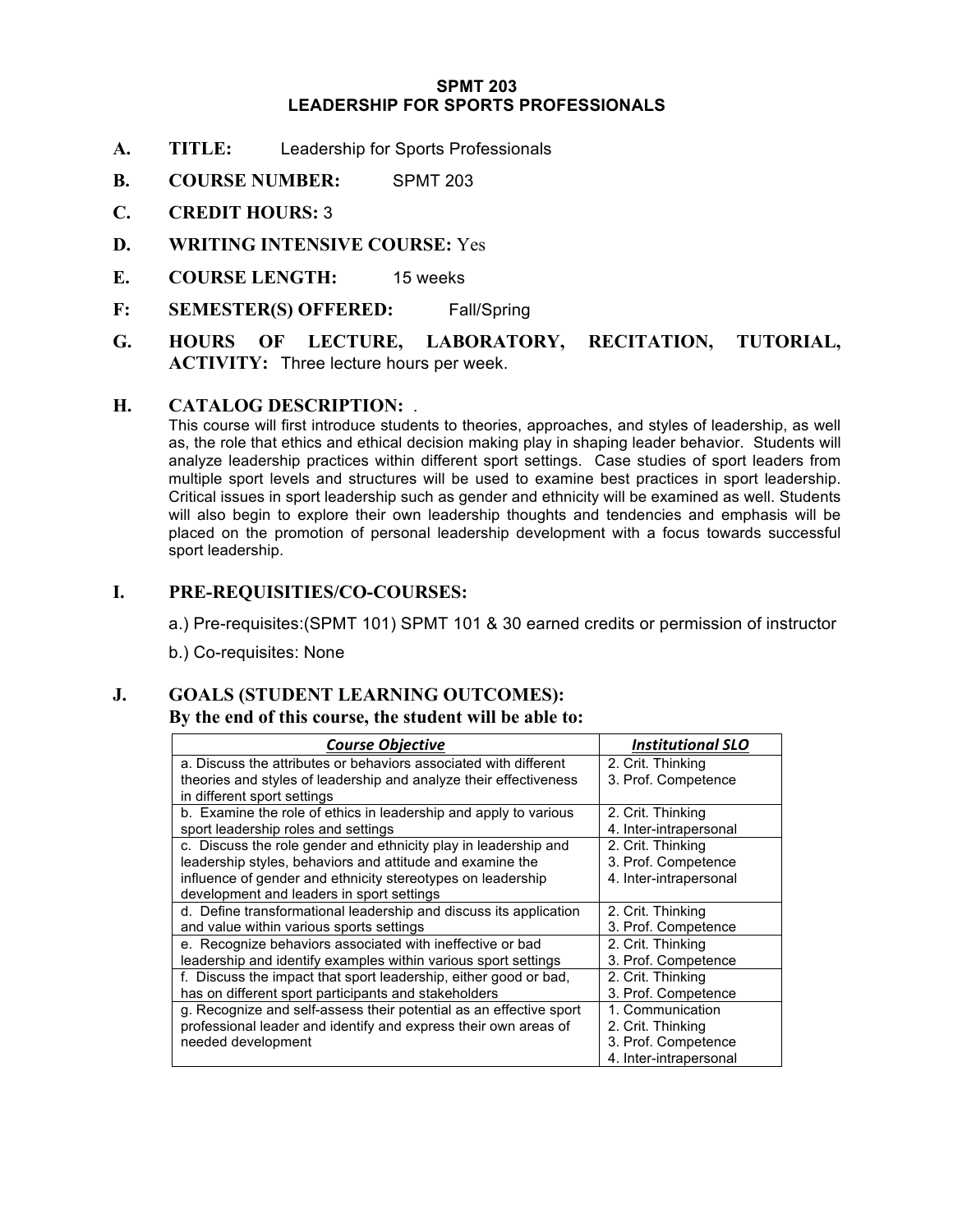#### **K. TEXTS: N/A Course Packs used for course material and weekly assigned readings.**

## **L. REFERENCES:**

Pierce, J. & Newstrom, J. (2008). Leaders and the leadership process. ( $5<sup>th</sup>$  ed.). New York: Mcgraw Hill.

Bennis, W. (1989). On becoming a leader. New York: Addison Wesley.

 Brooks, D. & Althouse, R. (2007). Diversity and social justice in college sports. Morgantown, WV.: Fitness Information Technology.

 Cashman, K. (2001). Leadership from the inside out. Provo, UT: Executive Excellence Publishing. Eguaoje, T. (2004). Bridging the gender gap in sport leadership. :Tate Publishing. Feinstein, J. (1989). A season on the brink. New York: Simon & Schuster.

Kouzes, J. & Posner, B. (2003). The leadership practices inventory. (3<sup>rd</sup> ed.). San Francisco, CA: Jossey-Bass.

 Maxwell, J. (1993). Developing the leader within you. Nashville, TN: Thomas Nelson, Inc. Wooden, J. & Jamison, S. (2005). Wooden on leadership. New York: McGraw Hill.

# **M. EQUIPMENT:** Technology Enhanced Classroom

## **N. GRADING METHOD:** A-F

# **O. MEASUREMENT CRITERIA/METHODS:**

- Participation in class discussion and activities
- • Leadership Case Studies
- • Assigned Books Quizzes
- Critical Thinking Game Tickets

# **P. DETAILED COURSE OUTLINE:**

#### **I. Introduction and Overview**

- a. Discussion of course expectations, objectives and outcomes
- b. Overview of class schedule, class expectations, grading.

#### **II. What is Leadership – Who are Leaders in Sports Settings**

- a. Definitions of leadership
- b. Components; Leader, Follower and Situation
- c. Importance of leadership in sport professions

#### **III. Theories and Styles of Leadership**

- a. Different theories will be introduced along with leadership styles and associated behavioral traits
- b. Theories and styles will be compared and contrasted in application to sport settings
- c. Leadership styles of current and former sport leaders will be examined through case studies and best practices identified

#### **IV. Leadership Traits, Attributes and Behaviors**

- a. Examine traits, attributes, and behaviors identified in literature as most associated with effective leadership
- b. Emotional Intelligence
- c. What are the traits, attributes, and behaviors we see in sport leadership